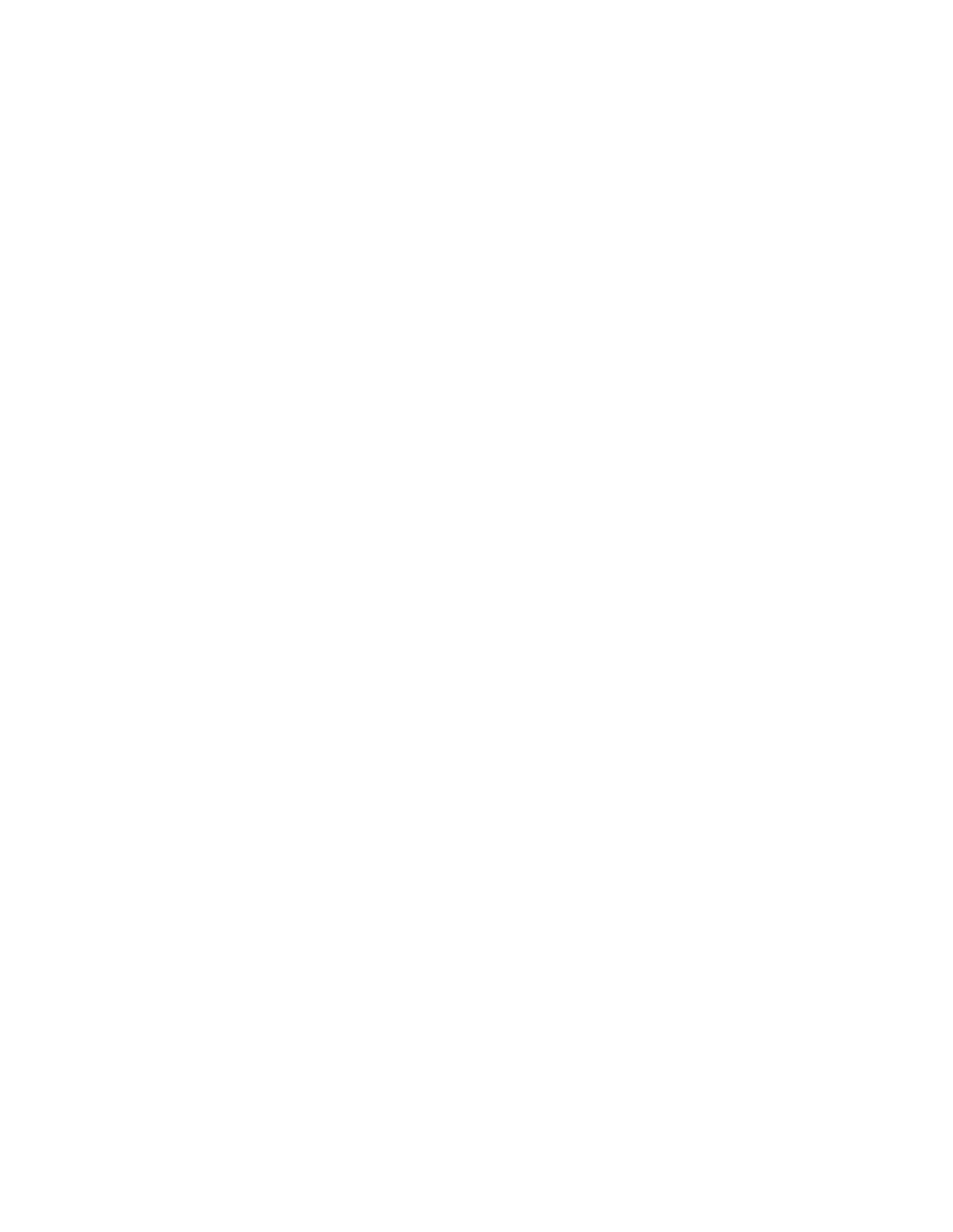tenants were sympathetic and showed grief. Yet the majority were happy, as they always are in the misfortunes of others. His rival zamindars felt the man was growing too tall and he needed a dressing down. (The Crown and the Loincloth: 114)

 Nahal fastidiously investigates the sort of man-lady relationship that won among the progressives during the Indian opportunity battle. Illegal undertakings like elopement, free love and live-in relationship were extremely normal among the progressives, accordingly making a joke of social foundation called marriage. Sengupta and Charulata lived respectively, Rossie left her better half, a motor driver, and lived with her adored Hoshier Singh, Zahir ran off with Sultana, the little girl of a Lahore medico, Joseph lived with Dulara, a Hindu young lady and Darbara Singh's Salma was a previous whore of Hira Mandi. The youthful male progressives had the option to handily dazzle young ladies with lofty languages of Marxism which had not figured in their psyches. Progressives like Sengupta and Charulata were so lively, forceful and trying and consistently discussed retribution, yet at whatever point time allowed them, they had intercourse. They lived respectively and moved together starting with one spot then onto the next by making look like kin or cousins. The idea of their way of life and their work is depicted in an amusing way in the accompanying expressions of Nahal:

> The girls abandoned all ties and ran away with the revolutionaries. Posing as sisters. Posing as cousins. Yet sleeping with them and talking of Marx. There was a mushroom of man-woman teams going around the country, generating political sedition during the day and sexual sedition during the night. They moved around in homespun white kurtas and pajamas or they wore Western style clothes. (The Crown and the Loincloth: 379)

 Since progressives lead an exceptionally unreliable and erratic life, an enduring love affair is a far-off dream for them, and it has little worth when contrasted with their central goal to free India from the unfamiliar guideline. The author additionally shows that a miserable wedded life can situation an individual to have illegal illicit relationships with different ladies through the portrayal of Lala Dharam Das' relationship with his significant other, Viran Vati. On discovering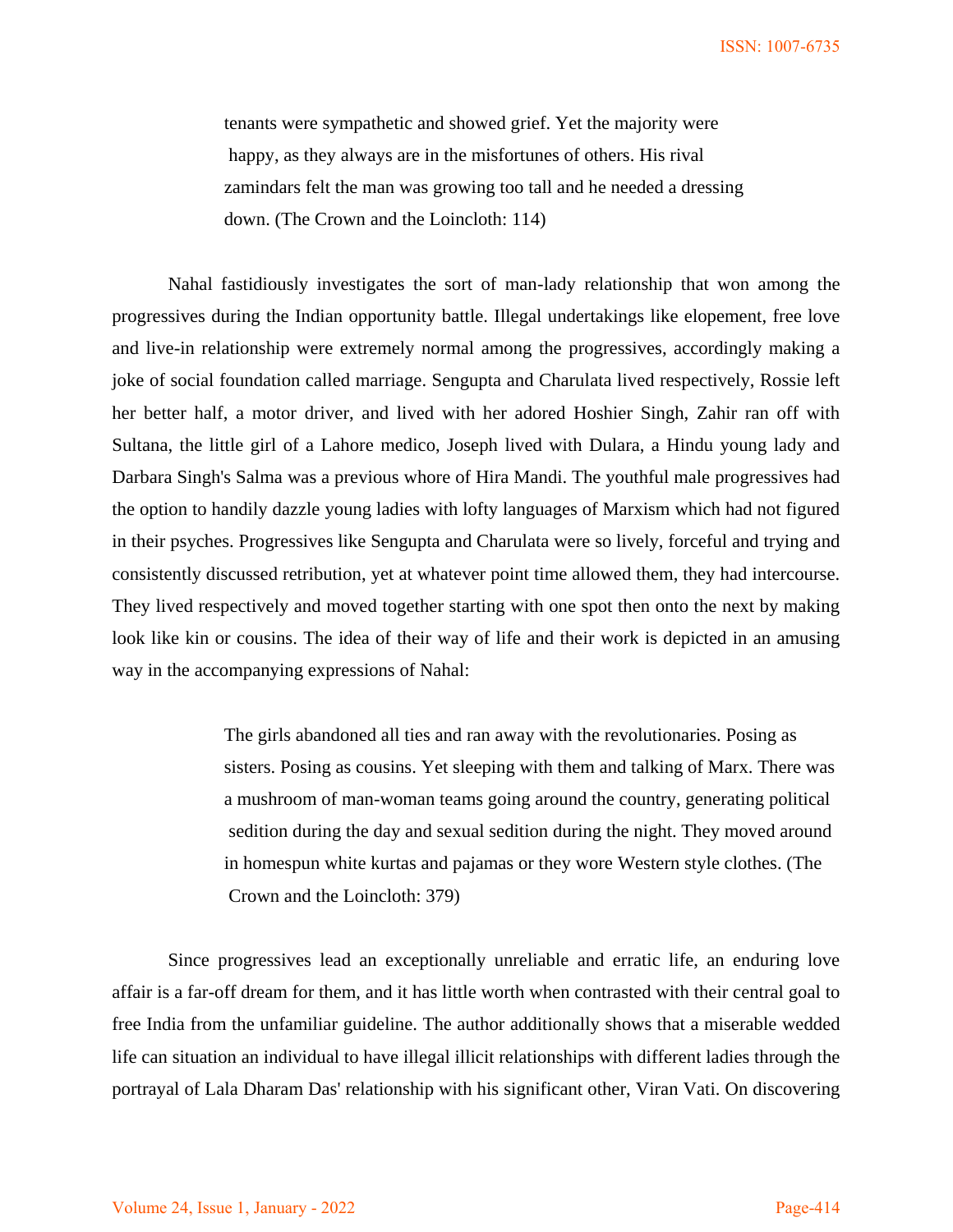that her mom is truly sick, Kusum goes to her parental home in Wazirabad after quite a while. She is stunned to find that her mom's ailment is set apart by incessant upheavals of outrage, and her dad is as a rule at the less than desirable finish of the fits. One late evening, Kusum ends up investigating her dad's room while attempting to change her wet garments, yet she can't accept the obvious reality when she sees her dad laying down with a lady.

 When criticized by her little girl for doing a particularly wretched demonstration, Dharam says that his better half, Viran Vati has not permitted her significant other to draw close to her and denied him intimate freedoms from the absolute first evening of their marriage onwards, and out of disappointment he utilized power. Denied of intimate freedoms, he began looking for delight from different ladies. He tells her the sort of torment he has been exposed to by her mom: "Your mom has driven me to different ladies. From the principal day of our marriage, she has shown only antagonism, and outrage and harshness. (The Salt of Life: 236) Chaman Nahal discusses the presence of free love, inbreeding and genuine romance among the British.

 The casual hookup between Cutlass, a British armed force official, and Ginger Barnes, the spouse of David Barnes, a British ICS official, at Udoka while a ball is occurring inside the congregation goes to show the pervasiveness of free love and unbridled conduct among the British. Be that as it may, the most corrupt man-lady relationship present in the British society is perverted relationship displayed by Percy Wand and Jennifer Wand. They are sibling and sister, yet the way wherein they blend with one another openly far surpasses the limits of kin relationship. Both the British and the Indians presume their relationship and make gossip. Yet, the talk fills in as an energizer to their relationship. Like darlings they are together more often than not. They likewise dance together and embrace each other in broad daylight. Their perverted conduct is portrayed strikingly by Chaman Nahal in the accompanying words:

> The gossip about the two of them was not confined to the Indians alone. Their own folks spoke in similar innuendoes. Percy and Jennifer did nothing to curb the gossip. They rather felt stimulated by it. They danced together in the Lahore Club, embraced each other in full view of the elderly members of the club, and whenever occasion permitted travelled together on their trips—as the person near the bus stop said. The Salt of Life:153)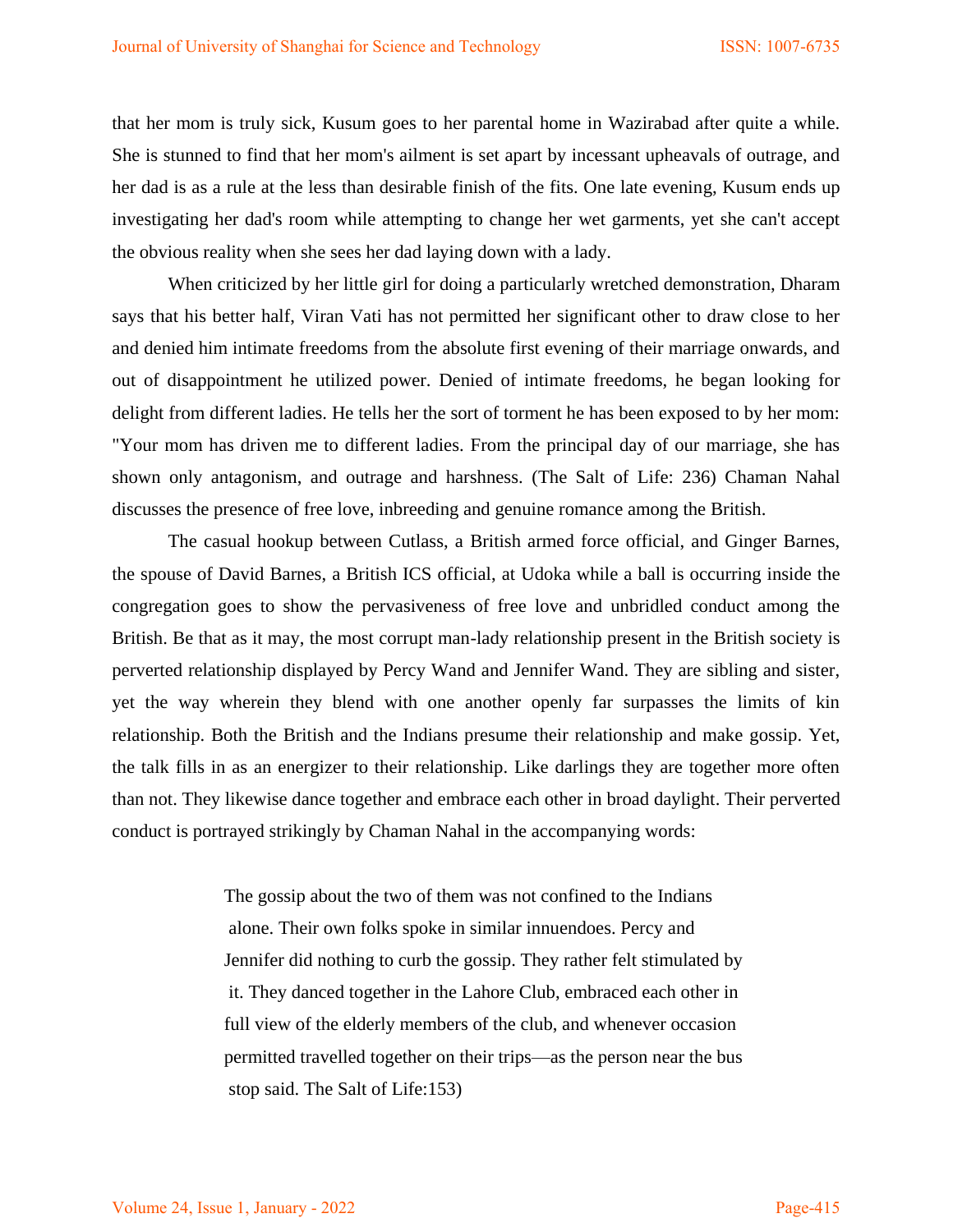The author doesn't preclude the commonness of depraved relationship in Indian culture. Lala Kanshi Ram's youngsters, Arun and Madhu however they don't go into any kind of unlawful relationship, they are excessively forthcoming with one another as though they were sweethearts. While expounding on Nahal's depiction of their relationship. The kind of transparency that is displayed corresponding to Madhu and Arun skirts practically on inbreeding which does viciousness to our feeling of appropriateness.

 In "epilog" which is added to the 1993 release of Azadi, Chaman Nahal portrays socially unsatisfactory or remarkable man-lady connections winning among the British. Percy Wand and Jennifer Wand, regardless of being kin, live respectively in Australia. John Tree, a cleric, rather than driving a devout and ethically virtuous life, has a live-in relationship with his adored Carol Schnicke. Ginger separations her significant other David Barnes and lives with Brigadier Alan Cutlass. Lucy, the little girl of Ginger and David, doesn't cherish and isn't content with her progression father. She is determined to going to India to be with her dad, much against the wish of her mom. Unlawful relationships in Chaman Nahal's The Gandhi Quartet fill the double need of keeping the characters from being romanticized by making them incapable to oppose the allurement of licentious cravings and drawing out the different sorts of manwoman relationship outside the marry lock. Unlawful love affairs, therefore don't just enliven the narrative of Indian opportunity development in the epic Quartet yet assume a significant part in the fictionalization of the different political occasions relating to Indian opportunity battle.